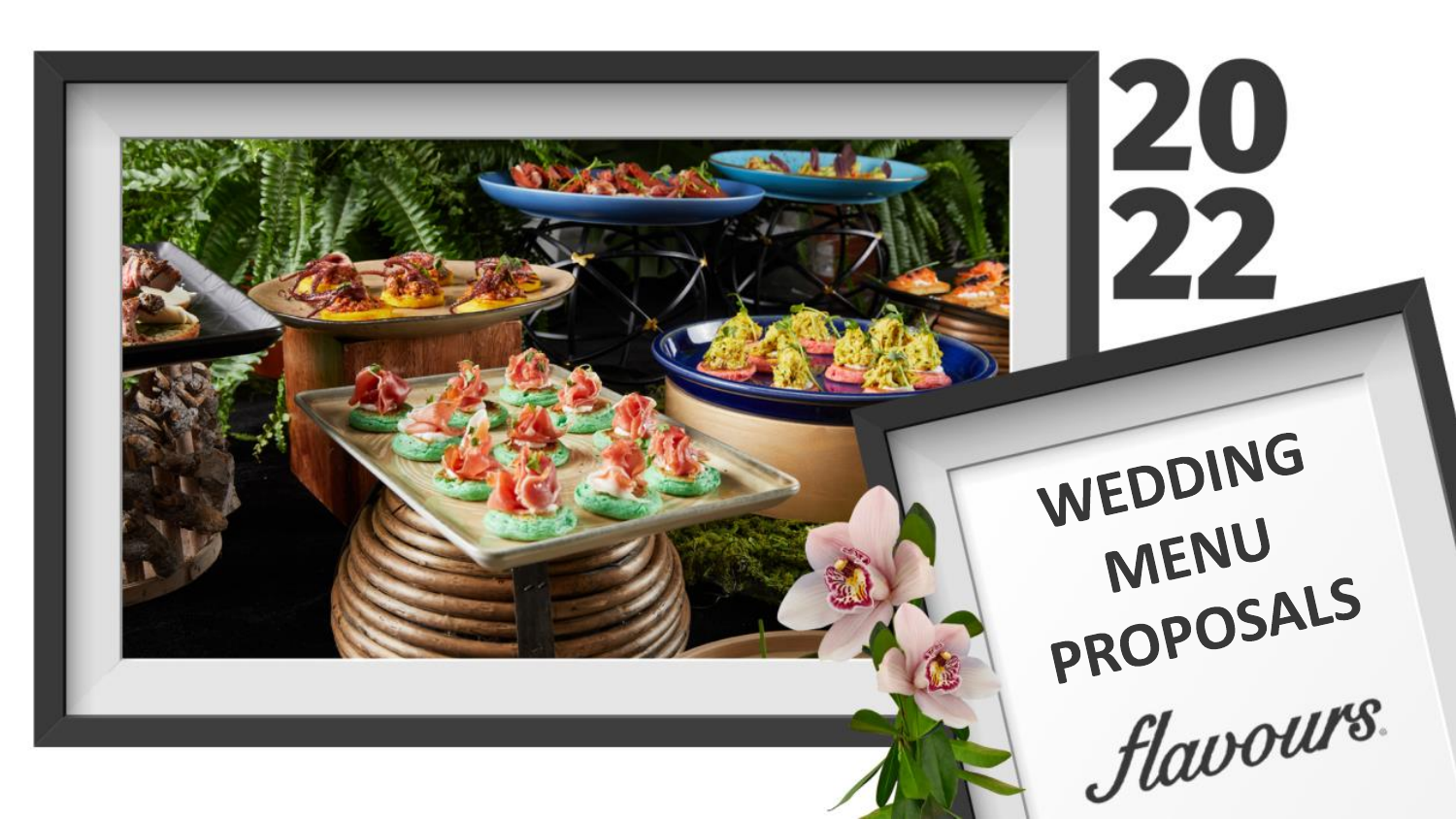*flavours* 

**APERITIV** 

In House, Smoked Trout, with Sour Cream & Chives on Cornmeal Flathread

Za'atar Hummus with Homemade Crispy Falafel on Tortilla Cups

Wonton Cups with Mango Salsa and Salted Caramel Chicken

Homemace Chicken Liver Pate on Crostini with Pickled Mustard and Microberbs

Blinis with Duck Confit And Sweet Chilly Sauce

Burrata Salad with Baby Spinach, Pomegranate and Herritage Tomatoes

350ar/pers - 14 EUR

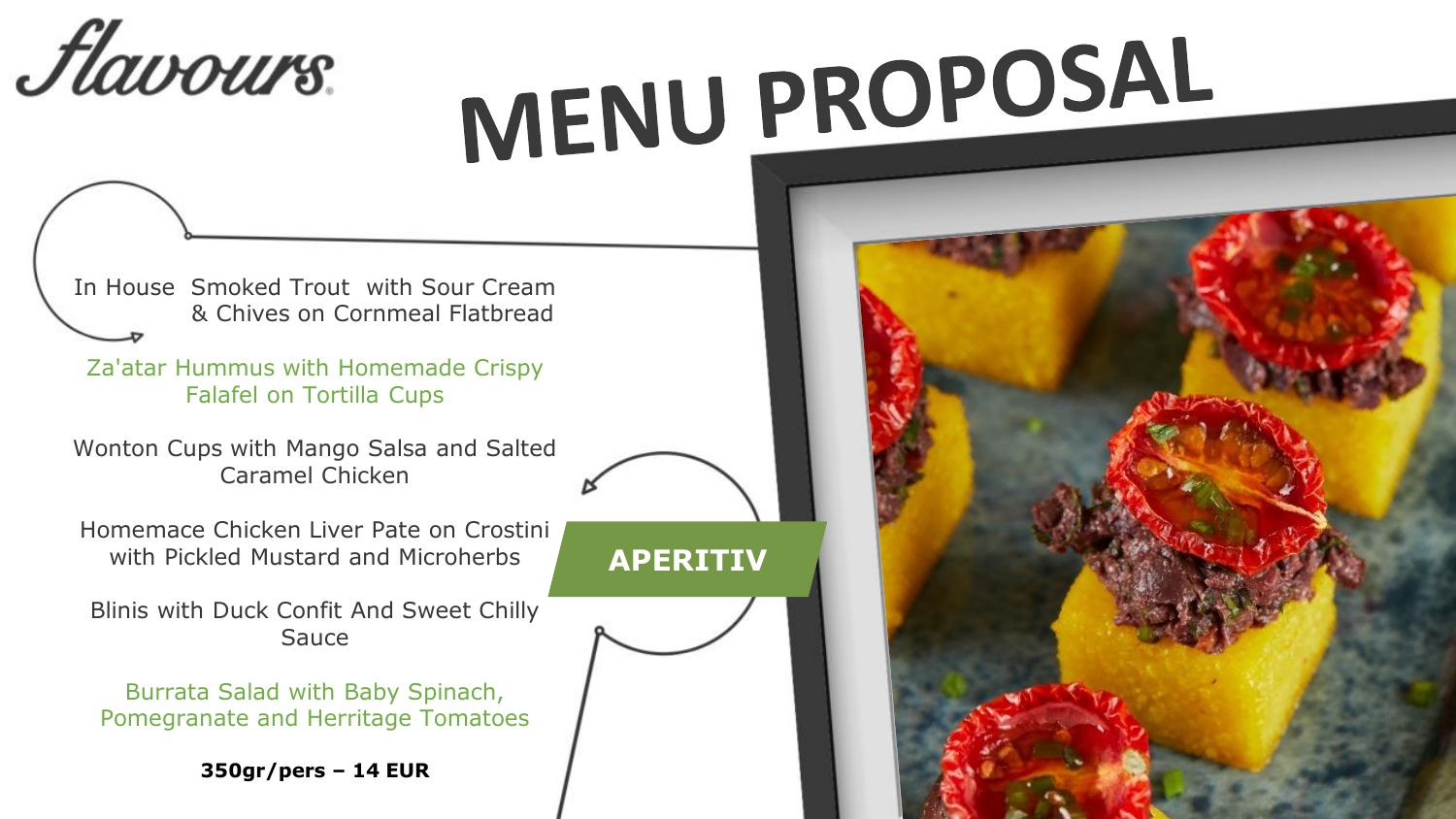*flavours* 

Confit Duck Leg with Red Cabbage and Orange & Star Anise Sauce

Coquelet Chicken with Dauphinoise Potatoes

Pork Tenderloin with Gorgonzola and Nuts Sauce & Oven Baked Potatoes with Mustard, Mint and Parmesan

Glazed Calamari tentacles on the grill with Fresh Thai Salad

Soy & Honey Grilled Salmon with Baked Vegetables and Baby Spinach

**400-450gr/pers – 16 EUR**



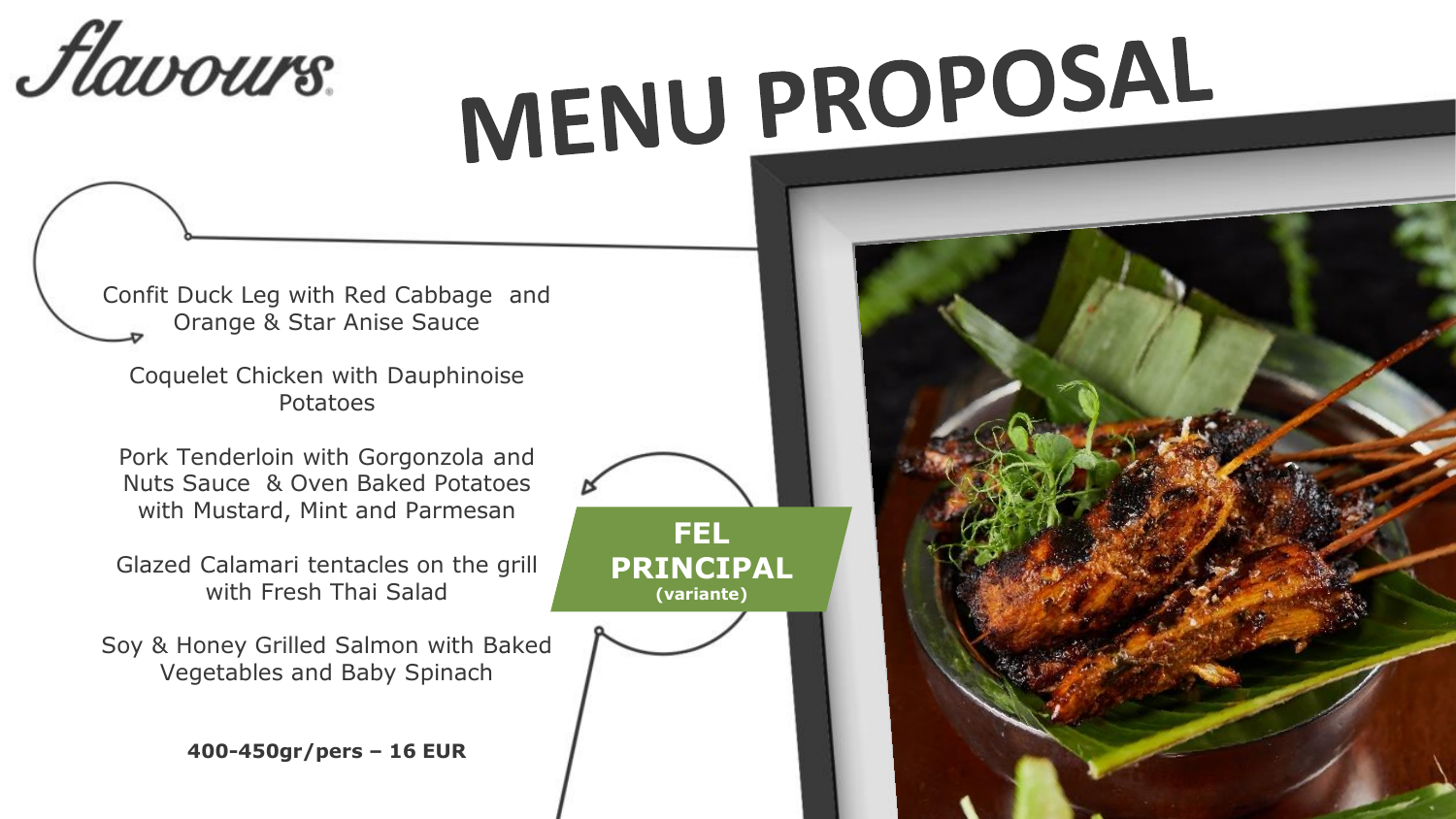*flavours* 

**BUFET EXTRA**

Our Romanian Famous Sarmale with Smoked Pork Leg

In House Marinated BBQ Spare Pork Ribs

Mixed Grilled Sausages

Grilled Halloumi

Babby Potatoes with Herbs and Butter

Grilled Vegetables with Feta

Mix Green Salad

**350gr/pers. – 16 EUR**

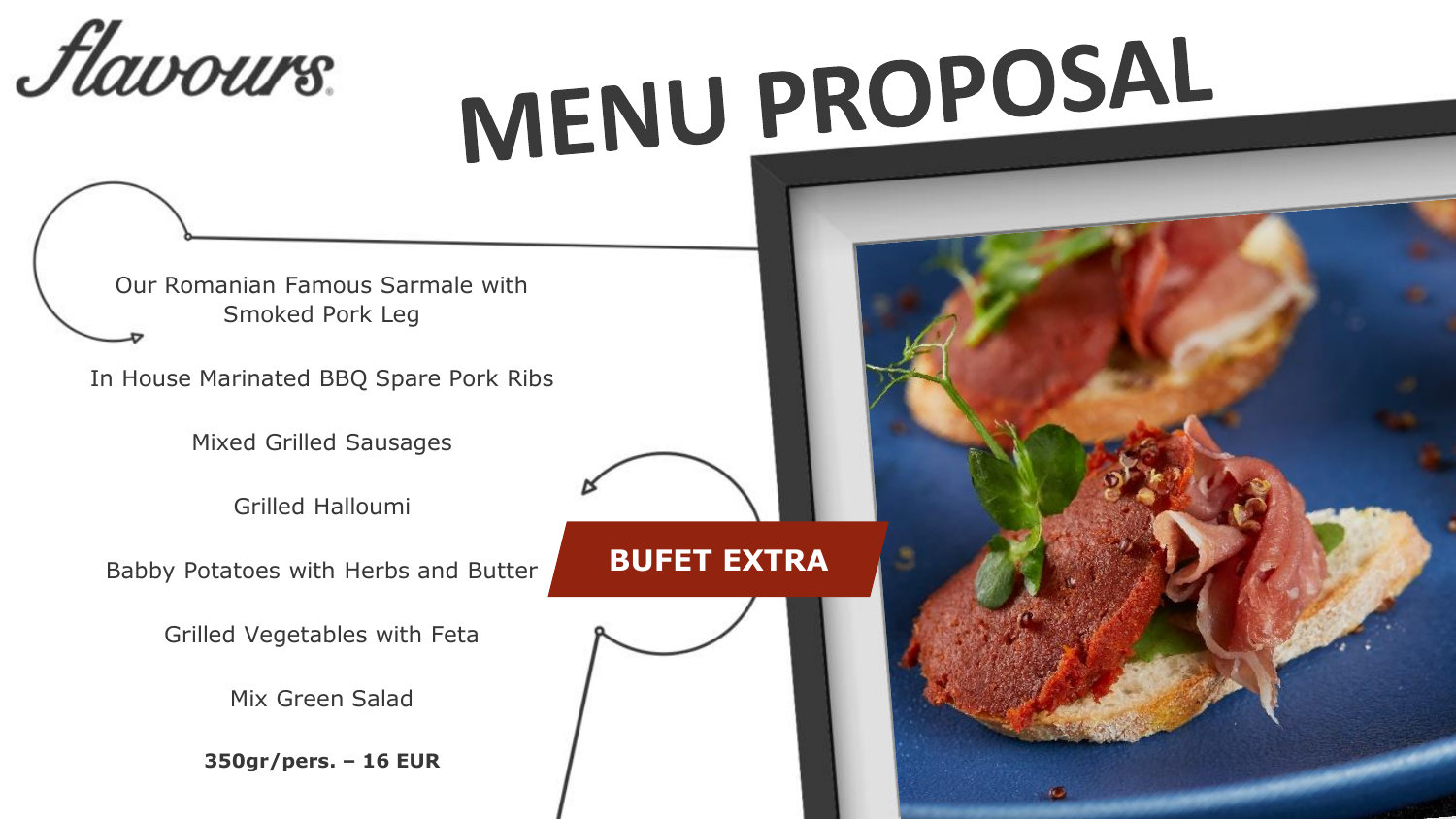*flavours* 

Ciorba de vacuta

Ciorba Radauteana

Ciorba radauteana de ciuperci

Ciorba Marocana de vita

Ciorba alba traditionala de porc

Ciorba de rata

**350-400ml/pers – 4,5 EUR**



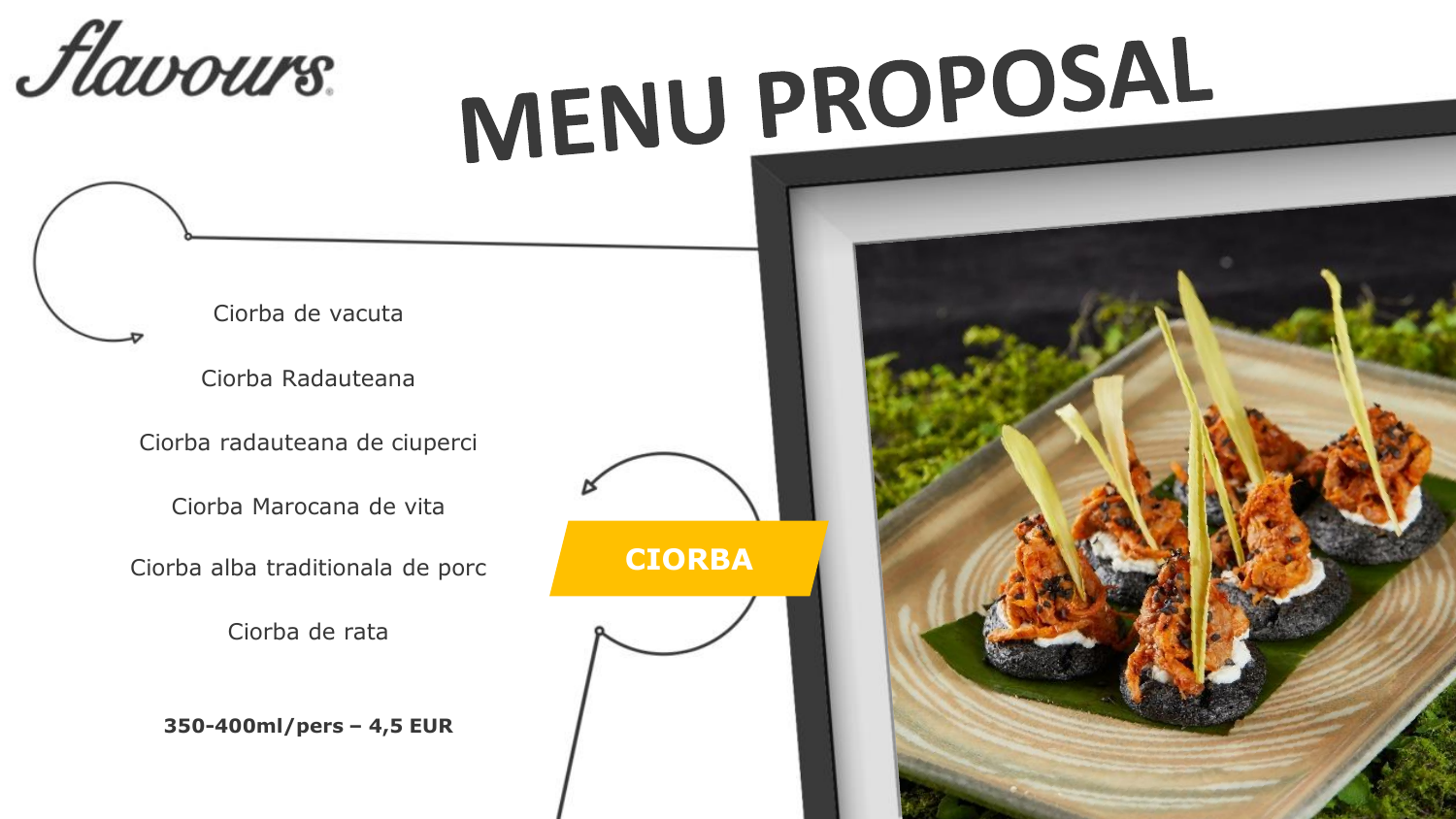*flavours* 

#### **DETALII OFERTĂ**

**Numărul de persoane: Minimum 50 Tipul de servire: Buffet / Service**

#### **Beneficii incluse în oferta Flavours:**

- Design Bufet Lemn // Minimalist // Natură vie
- Logistică (veselă, tacâmuri, consumabile)
- Event manager on site
- Set-up
- Set-off
- Meniurile pot fi ajustate, în funcție de preferințe



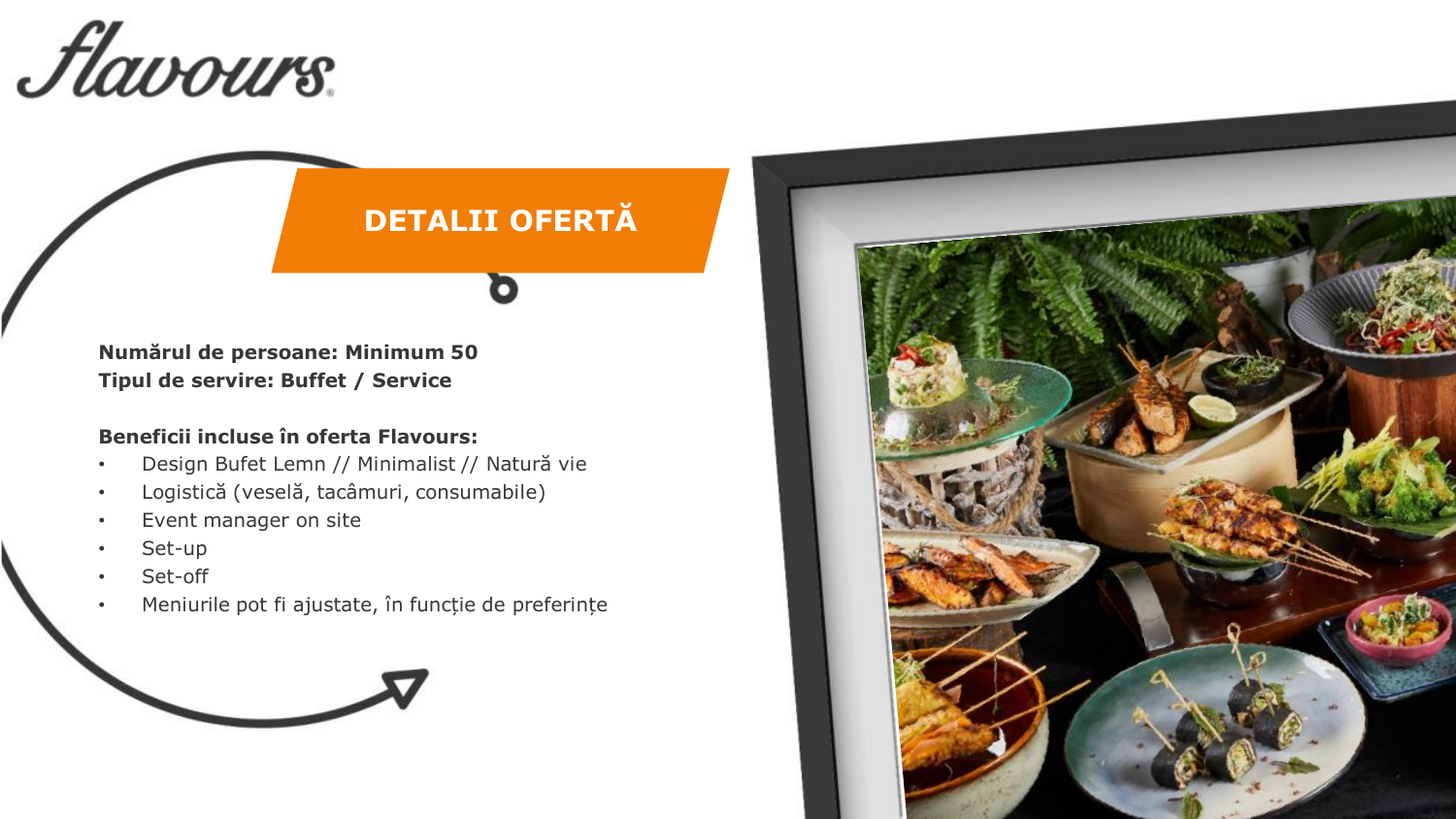#### **CONTACT US**

**20<br>22** 

**Horea Chira** Sales & Event Planner Flavours

0745.900.207 cluj.events@flavours.ro

*flavours*.